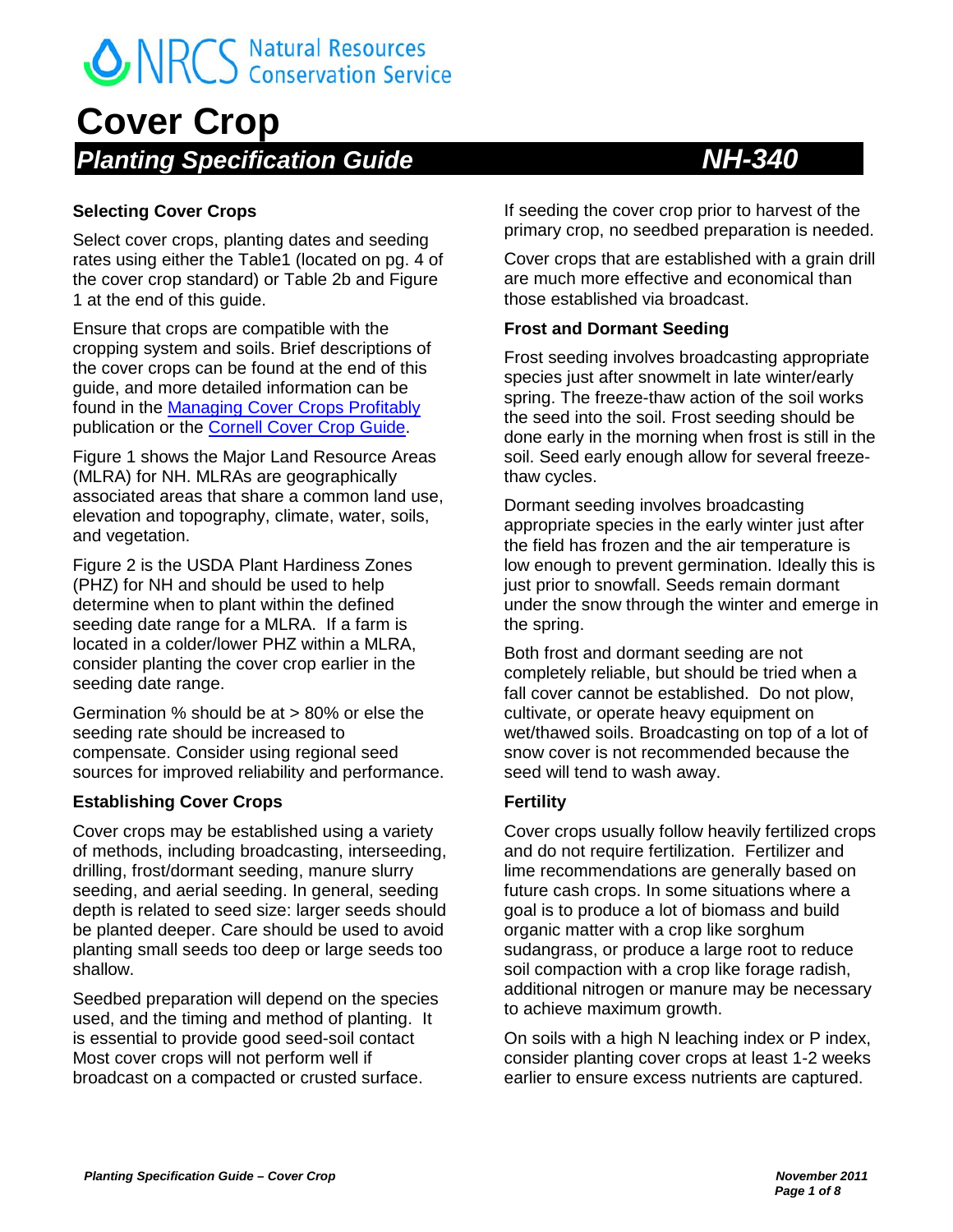### **ONRCS** Natural Resources **Interseeding**

Interseeding in this guide refers to the process of broadcasting a cover crop into a cash crop. Also known as undersowing or oversowing.

Companion planting refers to the simultaneous planting of 2 or more crops. Large seeded crops, in particular, are planted or drilled along with the another crop (*e.g.* corn and soybeans). Both crops tend to be harvested and have value, but one of the crops performs as a cover crop (*i.e.* soybeans provide N to corn)

Nurse crops refer to rapidly growing crops that assist with the establishment of a perennial crop or other crop that is slow to establish.

#### **Mixes**

Common mixes for NH include a small grain like winter rye or oats with hairy vetch, red clover or peas. Other common mixes include annual ryegrass and clovers, timothy and alfalfa, and sorghum sudangrass or millets with soybean or cowpea. Trial unfamiliar combinations on a small-scale to determine if they will work.

When calculating a seeding rate for crops mixtures, ensure that the sum of the proportional rates used exceeds 100%. For example, if the full seeding rate for oats is 140 lbs/ac and hairy vetch is 35 lbs/ac, the combination of 80 lbs/ac oats (80/140=57%) and 20 lbs vetch (20/35=57%) would be acceptable because the 57%+57%=114%. A combination of 80 lbs/ac oats (57%) and 10 lbs/ac vetch (28%) would not be acceptable because 57%+28%=85%.

#### **Inoculants**

All legume seed shall be [inoculated](http://www.uaex.edu/Other_Areas/publications/pdf/FSA-2035.pdf) with a pure culture of nitrogen-fixing bacteria prepared specifically for the species. For best results, consider selecting pre-inoculated, coated seed when available.

#### **Cover Crops for Silage Corn**

Red clover and annual ryegrass can be [interseeded into corn](http://www.uvm.edu/pss/vtcrops/articles/CoverCrops_for_CornSilage_FS.pdf) after last cultivation or sidedressing nitrogen when corn is 12-24 inches tall after June  $1<sup>st</sup>$ . Cool-season small grains can be aerial seeded into corn during late August-Early September. Use untreated seed when aerial seeding. [Manure slurry seeding](http://www.mccc.msu.edu/documents/ManureSlurry-EnrichedSeedingofCC.pdf) is an emerging technology that can be used in NH if there is access to equipment.

Consider dormant seeding appropriate cover crops like annual ryegrass and red clover to protect the soil in the spring.

#### **Grazing**

A number of cover crops can be grazed prior to termination to improve the overall value of the cover crop. Check each cover crop to ensure that the crops pose no danger to livestock. A few examples are: (i) sorghum-sudangrass may cause prussic acid and nitrate poisoning if the young growth is grazed or if the crop is grazed after frost, (ii) seed of chickling vetch contain a neurotoxin that may cause illness, (iii) alsike clover may be toxic to horses and other livestock, (iv) turnips may cause copper toxicity in sheep, (v) red clover contains phytoestrogens that may complicate sheep breeding, and (vi) many of the legumes may cause bloat and should not be grazed when wet.

#### **Living Mulches**

Vegetable crop producers should consider using living mulches to prevent erosion, improve soil structure and microbial population, improve water relations, and provide beneficial insect habitat. Legume living mulches like berseem clover are well suited for NH and provide supplemental N if they are mown and blown to adjacent cash crop rows. Living mulches can be established before or after the cash crop is planted, and can be used alone or in combination with plastic mulch. Using a biodegradable black plastic mulch and seed the alley with a living mulch is an management practice that is becoming popular in NH. Typically living mulches should be low growing and tolerate mowing. Mulches should be mowed if becoming overly competitive or if going to seed.

#### **Terminating Cover Crops**

In general, terminate cover crops at least 1-2 weeks prior to planting the cash crop. Small grain cover crops should be at least 12-18 inches high. For organic, no-till systems cover crops can be terminated on the same day as planting.

Monitor crop maturity carefully to time termination. When terminating cover crops by mowing or crimping, plants must often be in full flower or fully mature in order to completely kill. Avoid future weed problems by ensuring that cover crops are terminated prior to seed set (unless a reseeding cover is the goal).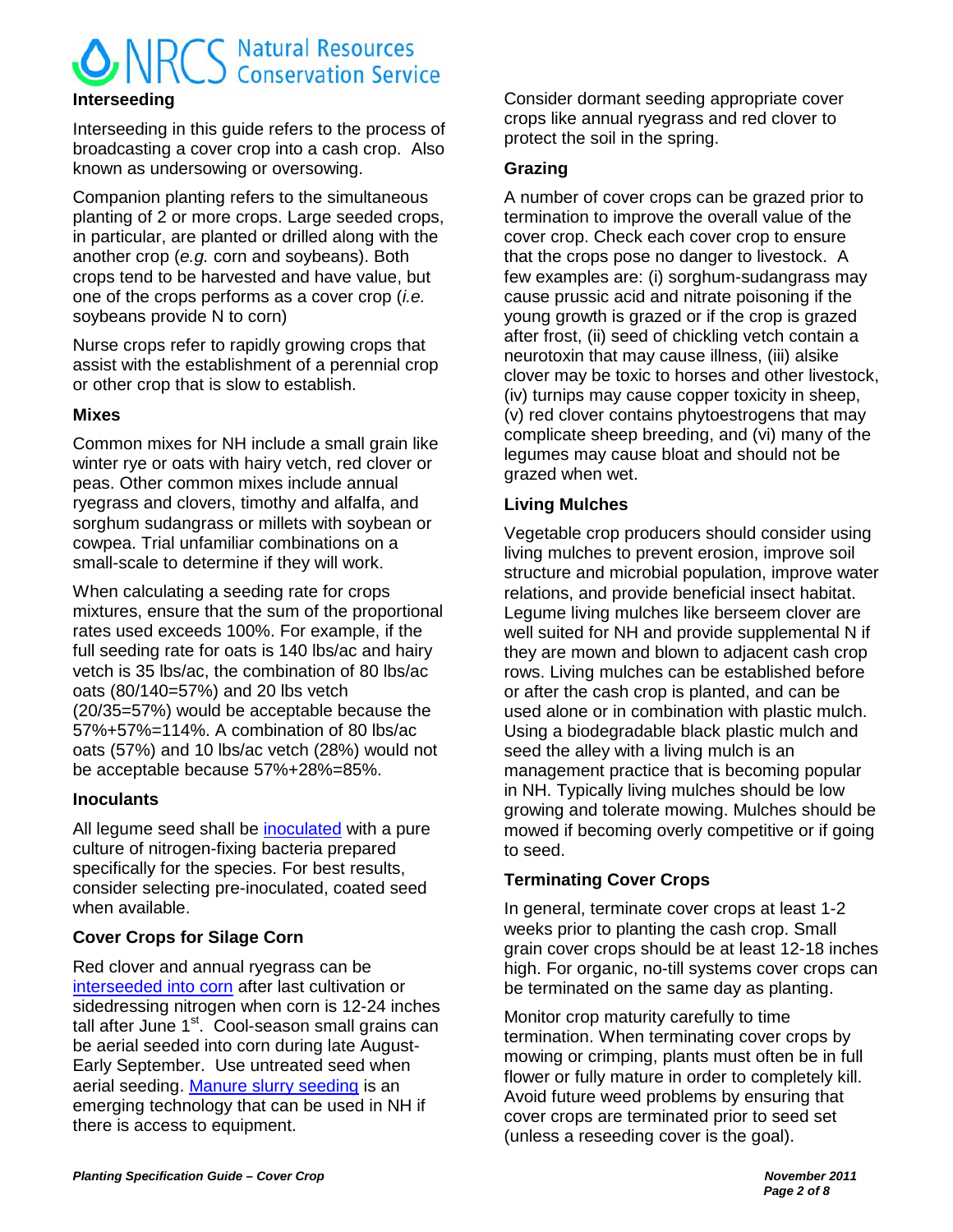#### **Cool-Season Annual Grains**

**Winter Rye** (*Secale cereale*) is the most reliable cool season cover crop. Rye establishes easily, produces a lot of biomass, and suppresses weeds. It can be planted the latest in fall and is the most hardy. The ['Aroostook'](http://www.plant-materials.nrcs.usda.gov/pubs/nypmcrbsecearoo.pdf) variety was developed for the Northeast for seeding after late harvested crops. NH NRCS recommends the use of Aroostook over Common Rye (VNS). Rye may tie up N if not grown with a legume or if incorporated when too mature, though it may mow kill if mowed after it heads out. It is generally incorporated when it is 12-18" tall, about 2 weeks before planting. May be allelopathic if vegetables seeds are planted immediately after rye termination. Commonly mixed with hairy vetch or red clover.

**Wheat, Triticale, and Spelt** (*Triticum spp.*) are hardy cover crops that can suppress weeds and produce a moderate to high amount of biomass. Triticale is a cross between wheat and rye, and spelt is an ancient subspecies of wheat. [Wheat,](http://www.hort.cornell.edu/bjorkman/lab/covercrops/pdf/wheat.pdf)  [Triticale, and Spelt](http://www.hort.cornell.edu/bjorkman/lab/covercrops/pdf/wheat.pdf) will not produce as much biomass as rye, and may not tie up as much N in the spring. Hessian fly can be a problem with wheat and spelt harvested for grain, but is generally not a problem if used solely as a cover crop. Wheat is a good nutrient catch crop and prefers well-drained, fertile soils. Spelt may perform better on poor soils. Winter wheat can be sown in spring and will produce some growth, then die on its own. Spring wheat can be planted in the early spring and will produce a lot of biomass later into the summer. Commonly mixed with peas, vetch, and clover.

**Barley** (*Hordeum vulgare*) is an easy to grow, deep-rooted crop that is good at controlling erosion, suppressing weeds, and producing biomass. It does poorly in wet, heavy soils, and is more drought tolerant than other small grains. It is less winter hardy than rye or wheat, and may winterkill in NH. Check for newer winter barley varieties for improved hardiness. Barley can be killed by mowing or rolling at milk stage. Commonly mixed with peas, oats, and crimson or red clover.

**Oats** (*Avena sativa*) are commonly used in NH as a spring and fall cover. Oats establish rapidly and are easily killed. They provide good erosion control, and tend to leave a clean seedbed.

Oats will winterkill in NH and are often used by vegetable growers prior to early spring crops. Commonly used as a nurse crop and mixed with alfalfa, hairy vetch and field peas. Fall oats must be planted earlier than other small grains, and when planted with hairy vetch the cover can provide sufficient soil N for [sweet corn](http://www.umass.edu/cdl/ResearchPubs/a-cc-Betsey.rpt-02.htm) growth.

#### **Warm-Season Annual Grains**

**Buckwheat** (*Fagopyrum esculentum*) is one of the quickest growing summer annuals, and is commonly used as a smother crop, nurse crop and insectary. Buckwheat tolerates poor soils and can extract nutrients from the soil. Plants mature in 6-8 weeks, and residue degrades rapidly. If mown prior to flowering, the crop should regrow. Buckwheat should be mown or incorporated into the soil before seed set so that it does not become a weed problem.

#### **Sudangrass** and **Sorghum-Sudangrass**

(*Sorghum bicolor x S. bicolor var Sudanese*), also known as [Sudax,](http://www.uvm.edu/vtvegandberry/factsheets/Sorghum-Sudangrass.pdf) is a vigorous warm season grass that produces large amounts of biomass, increases organic matter, reduces compaction and nematodes, and can provide excellent forage and insect habitat. Sudax can be mowed 2-3 times when it reaches a height of 3-5 feet (leave at least 6" or 2 nodes for regrowth). Very responsive to nitrogen fertility. Sudax planted in mid-July will frost kill. Mix with a buckwheat nurse crop or with forage [soybeans and cowpeas](http://www.mccc.msu.edu/documents/CovercropmixturesforintegratedweedandNmgmt.pdf).

**Japanese Millet** (*Echinochloa esculenta*)**, Pearl Millet** (*Pennisetum glaucum*) and **Foxtail Millet**  (*Setaria italica*) are drought and heat tolerant summer annuals that produce a lot of biomass quickly. Plant Japanese and Foxtail millet early in the June because later plantings may be weak because of daylength response. Pearl millet is very tall and produces the most biomass. Pearl and Foxtail millet should mow kill, but Japanese millet will regrow. Commonly mixed with forage soybeans and cowpeas.

**Teff** (*Eragrostis tef*) is a fine-leaved African grain that shows a lot of potential as a living mulch. It is very drought tolerant, can be surface broadcast, does not need much mowing, and will not go to seed. Ensure a firm seedbed prior to planting. Teff is also a quality forage that can be grazed/hayed during dry summers.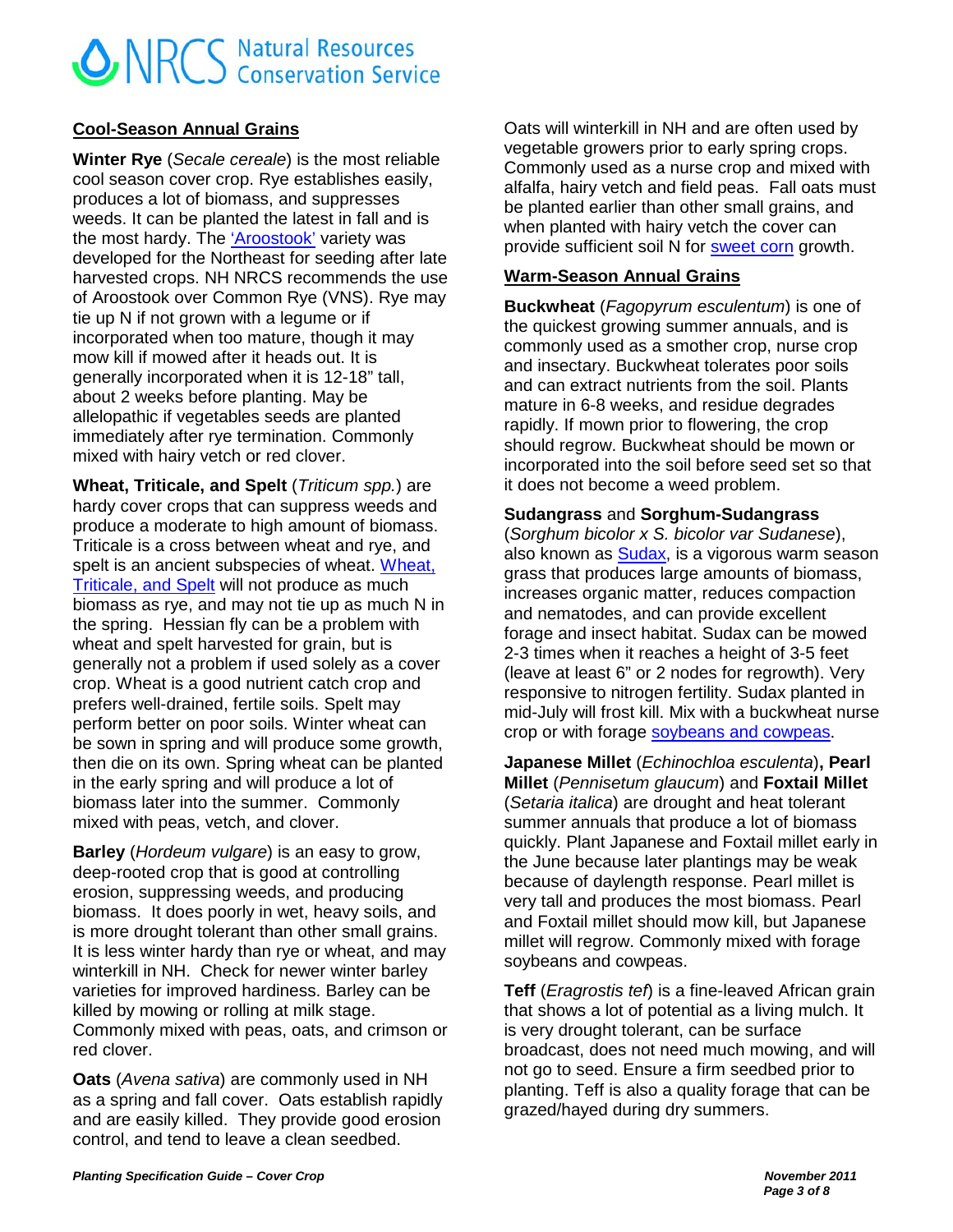#### **Legumes**

**Red Clover** (*Trifolium pratense*) is a short-lived cool season perennial that is often used as an annual. Red clover is deep-rooted, produces a lot of N, and provides beneficial insect/pollinator habitat. It tolerates poorly drained and acidic soils. It can be interseeded with many crops, such as small grains after planting, silage corn at last cultivation, or into vegetables before harvest. Red clover does very well when frost-seeded and mixed with small grains or annual ryegrass.

**White Clover** (*Trifolium repens*) is a low growing perennial that produces moderate levels of N, and tolerates traffic and close mowing. Common [white clover](http://www.mccc.msu.edu/documents/managingccprof/ManagingCoverCropsProfitably_whiteclover.pdf) is the lowest growing type that tolerates the most traffic and compaction. Dutch and New Zealand are intermediate, widely available types that are commonly used as living mulches. Ladino clover is the tallest white clover and produces the most nitrogen. White clover does well interseeded or frost seeded, and is often mixed with annual ryegrass, small grains, or red clover.

**Alsike Clover** (*Trifolium hybridum*) is an upright hybrid of red and white clover that produces more N than intermediate types and does the best in poorly drained soil. Alsike can be toxic to horses.

**Yellow Sweetclover** (*Melilotus officinalis*) is a highly productive biennial legume and **White Sweetclover** (*Melilotus alba*) is an annual. Sweetclover produces a lot of N and biomass, has a deep root that breaks up hardpan, and provides beneficial insect habitat. Better suited for well drained and droughty sites. Yellow sweetclover will mow kill after flowering in the second year. Use yellow sweetclover only if it will be grown through the second year, otherwise use annual or 'Hubam'. Prefers spring seeding. Hard seed may remain viable in soil for years.

**Crimson Clover** (*Trifolium incarnatum*) is an annual legume that will winter kill like oats. It establishes easily, produces a moderate to high amount of N and biomass, suppresses weeds, and has beautiful flowers that attract a lot of beneficial insects and pollinators. Select regionally-adapted varieties for improved cold hardiness.

[Crimson clover](http://www.plant-materials.nrcs.usda.gov/pubs/gapmcfs8595.pdf) is easily crimped with a lasting residue. It has potential to be frost seeded, crimped, and used as mulch for late planted notill pumpkin transplants. Often mixed with annual ryegrass, small grains, and brassicas. Caution: may support nematodes that impact tomatoes.

**Subterranean Clover** (*Trifolium subterraneum*) is a low growing, self-seeding annual hardy to 0- 15º F. It produces a moderate amount of N, provides beneficial insect habitat and is best used as a [living mulch.](http://www.sciencedirect.com/science/article/pii/016788099290096T) It is a shade tolerant crop that tolerates wet soils, acidic soils, mowing and grazing. Subterranean clover and teff may make a great living mulch. Subterranean clover will reseed and should be mowed or killed prior to seeding if growing leafy greens or other crops where it could be a problem.

**Berseem Clover** (*Trifolium alexandrinum*) is a summer annual with traits similar to subterranean clover. It is a quick growing, heavy N producer that tends to be used as a living mulch. It establishes well with an oat nurse crop, and tolerates most soils except sands. Mix with teff, ryegrass or small grains.

**Hairy Vetch** (*Vicia villosa*) is the most commonly used cool season legume. It is very winter hardy, an excellent N producer, increases nutrient availability, and provides beneficial insect habitat. It is slow to establish and often needs to be grown late into the spring/early summer to produce maximum N. It can provide [sufficient N](http://www.umass.edu/cdl/ResearchPubs/a-cc-Betsey.rpt-02.htm) for many vegetable and late planted crops and partially replace N for corn. Smothers spring weeds. Commonly planted with winter cereals. Can be mow killed if in full flower.

**Chickling Vetch** (*Lathyrus sativus*) is a annual legume used that is a heavy N producer and is commonly used as a living mulch. It nodulates earlier than most legumes and produces a lot of nitrogen early on. It does well under low soil moisture and most soil conditions, yet does not establish well if broadcast. Mow before flowering if regrowth is desired.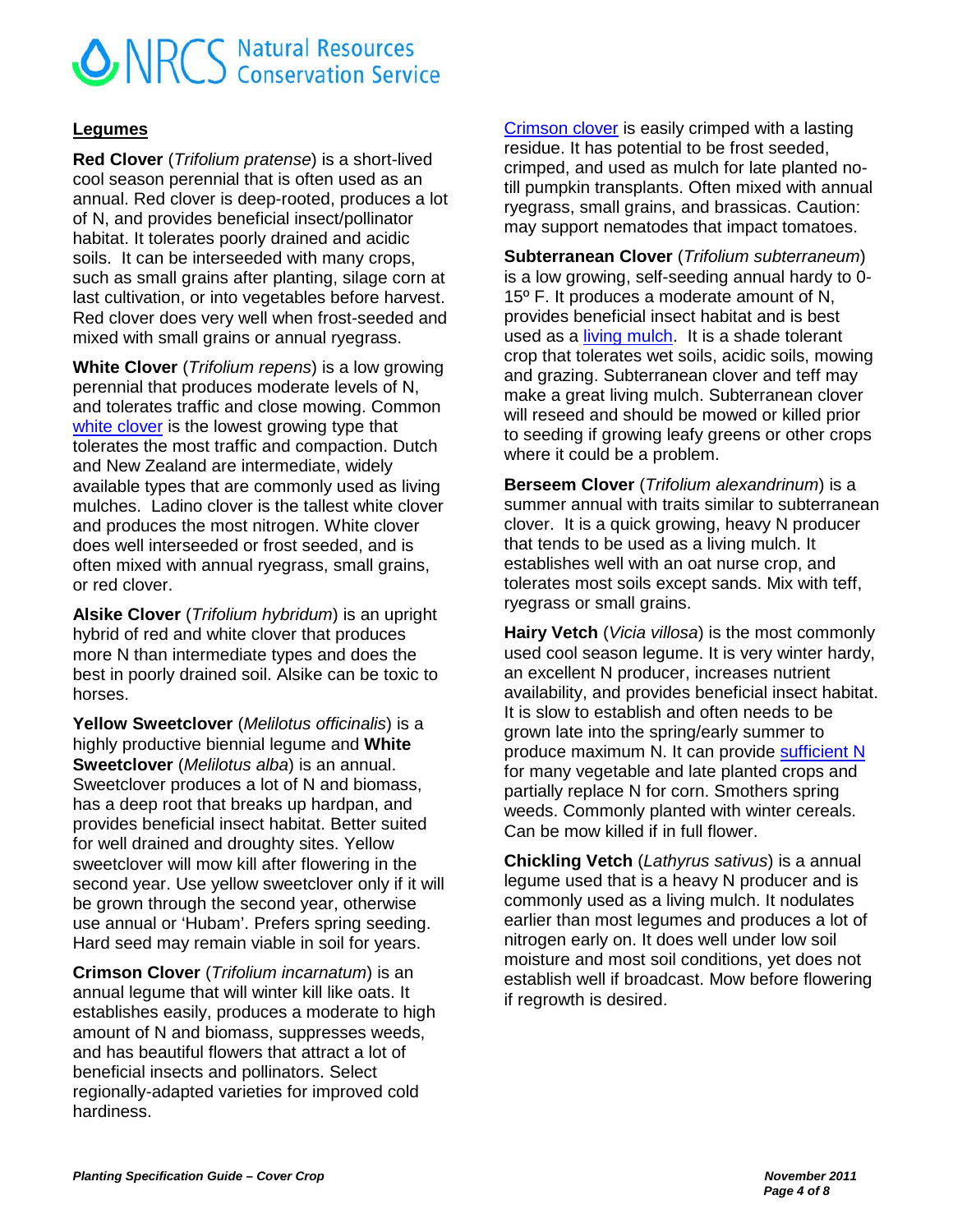**Field Pea** (*Pisum sativum*) is also known as Canadian Field Pea or Austrian Winter Pea. It is a large seeded, cool-season annual that produces a large amount of nitrogen. Peas generally require support from another cover crop, and should be grown with another small grain like oats. Peas make for a good companion crop as long as the seed is planted deep enough. Though they are cold-tolerant, peas will winterkill in NH.

**Soybean** (*Glycine max*) **and Cowpea** (*Vigna unguiculata)* are summer legumes that produce a lot of N and are best grown with sorghumsudangrass or millets. Soybean is more cold tolerant than cowpea and tends to produce more biomass and N, though it is more susceptible to pests and drought. Use regionally adapted forage varieties for maximum benefit. Cowpea requires warmer conditions than soybean, but is more tolerant of poor soils, drought, heat, and pests. Cowpea grows quickly, suppresses weeds, and provides beneficial insect habitat.

**Alfalfa** (*Medicago sativa*) is a perennial coolseason legume that is a superior N fixer, reduces soil compaction, and provides habitat for beneficial insects. It prefers well-drained, fertile soils near pH 7, and is best grown with a small grain nurse crop or perennial grass. Choose varieties with a fall dormancy class of 1-4. More hardy varieties (closer to class 1) tend to yield higher in the spring, but mature later.

#### **Brassicas**

Brassicas can be especially useful for planting after early vegetable crops. Brassica cover crops are well-suited for scavenging residual nitrogen in the fall because they grow rapidly during periods of cool weather. Some Brassicas are used to reduce the level of soil pathogens through [biofumigation;](http://www.newenglandvfc.org/pdf_proceedings/2009/BCCSMSBVC.pdf) however, Brassica cover crops should not be used before or after other Brassica vegetables. Mix with annual ryegrass and clovers.

**Forage Radish** (*Raphanus sativus*) and **Forage Turnip** (*Brassica rapa*) are deep-rooted cover crops that can reduce surface and [subsoil](http://www.enst.umd.edu/files/FactSheet824%20Weil%20et%20al%202009.pdf)  [compaction,](http://www.enst.umd.edu/files/FactSheet824%20Weil%20et%20al%202009.pdf) scavenge N, and suppress weeds. Plant early enough to ensure that roots mature and grow deep. Will winterkill and leave a clean seedbed for early vegetable crops. Can also spring seed for early cover. *Do not let it go to seed.*

**Mustard and Canola** (*Brassica* spp.) grows rapidly in the spring and fall and can produce abundant biomass. These species are effective at scavenging nutrients, preventing erosion, and decreasing soil-borne pathogens. *Do not let them go to seed.*

**Arugula** (*Eruca sativa*) is an effective biofumigant that will overwinter. Mow and incorporate in the spring before seed set and seal soil with plastic, irrigation, or by rolling for at least 10 days.

#### **Grasses**

**Annual** and **Perennial Ryegrass** (*Lolium* spp.) are cool season grasses with a high utility value because they establish easily when surface broadcast and can be interseeded, frost-seeded, and dormant seeded. [Ryegrass](http://www.hort.cornell.edu/bjorkman/lab/covercrops/mid-summer.php) produces a tremendous amount of biomass, reduces surface compaction, scavenges nutrients, and is a strong erosion fighter. Annual varieties tend to be cheaper than perennial, are used as cool and warm-season cover, and are used as living mulches. Southern varieties will winterkill, whereas regionally adapted annual varieties may overwinter in warmer areas of NH. Perennial rye may be short-lived.

**Orchardgrass** (*Dactylis glomerata*) and **Timothy** (*Phleum pratense*) are perennial grasses that are commonly used forages in the NH. They are highly productive and should be planted with clovers. Like alfalfa and sweetclover, these grasses are best used as a cover crop if grown for a full season and terminated in the second year.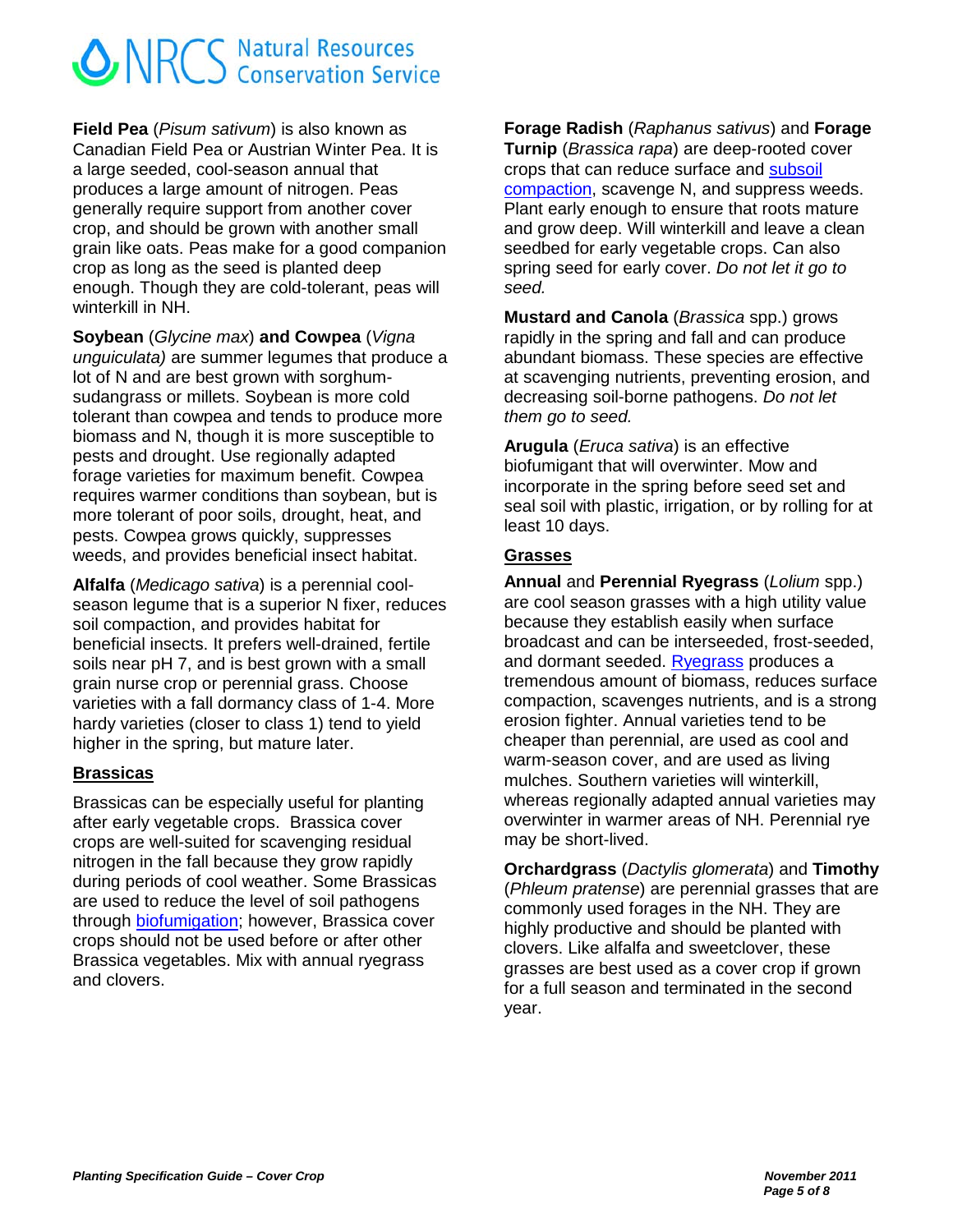

Figure 2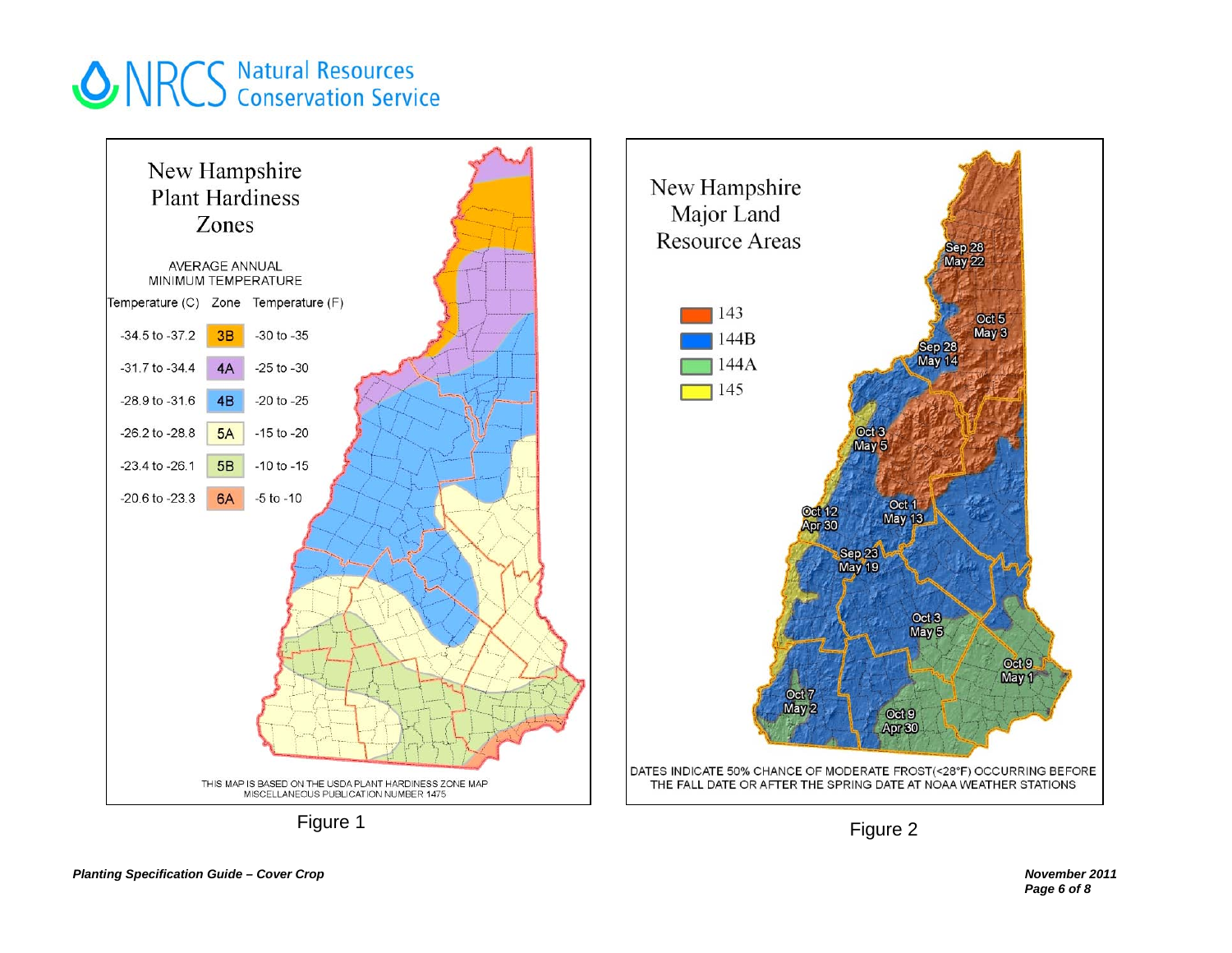| <b>Table 2a - NH 340</b>   | <b>Purpose</b>           |                 |                      |                             |                         |                   |                                   |                   |                                                                                                                                     |                      | <b>Other Roles &amp; Characteristics</b> |                               |                   |                |                         |                 |                     |                      |                   |                                         |
|----------------------------|--------------------------|-----------------|----------------------|-----------------------------|-------------------------|-------------------|-----------------------------------|-------------------|-------------------------------------------------------------------------------------------------------------------------------------|----------------------|------------------------------------------|-------------------------------|-------------------|----------------|-------------------------|-----------------|---------------------|----------------------|-------------------|-----------------------------------------|
| <b>Cover Crop</b>          | Reduce<br>Erosion        | Increase<br>SOM | Recycle<br>Nutrients | Fix Nitrogen<br>Save Energy | Improve<br>Biodiversity | Suppress<br>Weeds | Remove<br>Excess Soil<br>Moisture | Topsoil<br>Loosen | Compaction<br>Reduce<br>Subsoil                                                                                                     | Grazing<br>Potential | Living<br>Mulch                          | <b>Broadcast</b><br>Interseed | Companion<br>Crop | Nurse<br>Crop  | Reduce Soil<br>Diseases | Rapid<br>Growth | Drought<br>Tolerant | Flooding<br>Tolerant | Shade<br>Tolerant | Reseeds<br>(Potential<br><u>Weed!</u> ) |
| <b>Cool-Season Grains</b>  |                          |                 |                      |                             |                         |                   |                                   |                   |                                                                                                                                     |                      |                                          |                               |                   |                |                         |                 |                     |                      |                   |                                         |
| Winter Rye (Common)        | $\checkmark$ +           | $\checkmark$    | $\checkmark$ +       |                             |                         | $\checkmark_+$    | $\checkmark$                      | $\checkmark$ +    |                                                                                                                                     | $\checkmark$         |                                          | $\checkmark$                  |                   | $\checkmark$   | ✓                       | $\checkmark$    | $\checkmark$        | $\checkmark$         | ✓                 | $\checkmark$                            |
| Winter Rye (Aroostook)     | $\checkmark$             | $\checkmark$ +  | $\checkmark$         |                             |                         | $\checkmark$      | $\checkmark$                      | $\checkmark$      |                                                                                                                                     | $\checkmark$         |                                          | $\checkmark$                  |                   | $\checkmark$   | $\checkmark$            | $\checkmark$    | $\checkmark$        | $\checkmark$ .       | $\checkmark$      | ✓                                       |
| <b>Triticale and Spelt</b> | $\checkmark$             | $\checkmark$ +  | $\checkmark$         |                             |                         | $\checkmark$      | $\sqrt{1}$                        | ✓                 | $\checkmark$ .                                                                                                                      | $\checkmark$         |                                          |                               |                   | $\checkmark$   |                         | $\checkmark$    | $\checkmark$ .      |                      |                   |                                         |
| Wheat                      | $\checkmark$             | $\checkmark_+$  | $\checkmark$         |                             |                         | $\checkmark$      | $\checkmark$ +                    | $\checkmark$      | $\checkmark$                                                                                                                        | $\checkmark$         |                                          |                               |                   | $\sqrt{1}$     |                         | $\checkmark$    | $\checkmark$ .      |                      | $\checkmark$      | $\checkmark$                            |
| <b>Barley</b>              | $\checkmark$             | $\checkmark$ +  | $\checkmark$         |                             | $\checkmark$            | $\checkmark$      | ✓                                 | $\checkmark$      | $\checkmark$                                                                                                                        | $\checkmark$         |                                          |                               |                   | $\checkmark +$ | $\checkmark$            | $\checkmark$    | $\checkmark$        |                      | $\checkmark$      | $\checkmark$                            |
| Oats                       | ✓-                       | ✓               | $\checkmark$         |                             |                         | $\checkmark_+$    | ✓                                 | ✓                 |                                                                                                                                     | $\checkmark$         | $\checkmark$ .                           | $\checkmark$                  | $\checkmark_+$    | $\checkmark_+$ | ✓-                      | $\checkmark$ +  |                     | $\checkmark$         |                   |                                         |
| <b>Warm-Season Grains</b>  |                          |                 |                      |                             |                         |                   |                                   |                   |                                                                                                                                     |                      |                                          |                               |                   |                |                         |                 |                     |                      |                   |                                         |
| <b>Buckwheat</b>           |                          | $\checkmark$    | $\checkmark$ +       |                             | $\checkmark_+$          | $\checkmark_+$    |                                   | $\checkmark$      |                                                                                                                                     |                      |                                          |                               | $\checkmark_+$    | $\checkmark$   |                         | $\checkmark$ +  |                     |                      |                   | $\checkmark_+$                          |
| Sorghum/Sudangrass         | $\overline{\smash{6 +}}$ | $\checkmark$ +  | $\checkmark$         |                             | $\checkmark$            | $\sqrt{1}$        | $\checkmark$ .                    | $\checkmark$ .    | $\checkmark$ +                                                                                                                      | $\checkmark$         |                                          |                               |                   |                | $\checkmark$            | $\checkmark$    | $\checkmark$ +      | $\checkmark$         | $\checkmark$      | $\checkmark$                            |
| Japanese/Foxtail Millet    | $\checkmark$             | $\checkmark +$  | $\checkmark$         |                             |                         | $\checkmark$ +    |                                   | ✓                 |                                                                                                                                     | $\checkmark +$       |                                          |                               |                   | $\checkmark$   |                         | $\checkmark$    | $\checkmark_+$      |                      |                   | $\sqrt{2}$                              |
| <b>Pearl Millet</b>        | $\checkmark$             | $\checkmark$ +  | $\checkmark$         |                             |                         | $\sqrt{1}$        |                                   | $\checkmark$      |                                                                                                                                     | $\checkmark$         |                                          |                               |                   |                |                         | $\checkmark$    | $\sqrt{1}$          |                      |                   | $\checkmark$                            |
| Teff                       | $\checkmark_+$           | $\checkmark$    | $\checkmark$         |                             |                         | $\checkmark$      |                                   | $\checkmark_+$    |                                                                                                                                     | $\checkmark_+$       | $\checkmark_+$                           | $\checkmark$ .                | $\checkmark$      | $\checkmark$   |                         |                 | $\checkmark$        |                      |                   |                                         |
| Legumes<br>Red Clover      |                          |                 |                      |                             |                         |                   |                                   |                   |                                                                                                                                     |                      |                                          |                               |                   |                |                         |                 |                     |                      |                   |                                         |
|                            | $\checkmark$             | $\checkmark$    | $\checkmark$         | ✓                           | $\checkmark_+$          | $\checkmark$ .    | $\checkmark$                      | ✓-                | $\checkmark$                                                                                                                        | $\checkmark_+$       |                                          | $\checkmark_+$                | $\checkmark_+$    |                |                         |                 |                     | $\checkmark$         | $\checkmark$      |                                         |
| White or Alsike Clover     | $\checkmark$             | $\checkmark$    |                      | $\checkmark$                | $\checkmark$            | $\checkmark$      | $\checkmark$                      | $\checkmark$      |                                                                                                                                     | $\checkmark_+$       | ✓                                        | ✓                             | $\checkmark$      |                |                         |                 | $\checkmark$ .      | $\checkmark$         | $\checkmark$      | $\checkmark_+$                          |
| <b>Berseem Clover</b>      | $\checkmark$             | $\checkmark_+$  | $\checkmark_+$       | $\checkmark_+$              | $\checkmark$            |                   | $\checkmark$                      | $\checkmark$      |                                                                                                                                     | $\checkmark$         | $\checkmark_+$                           | ✓                             | $\checkmark$      | $\checkmark$   |                         | $\checkmark_+$  | $\checkmark$        | $\checkmark$         | $\checkmark$      |                                         |
| Sweetclover                | $\checkmark$             | $\checkmark_+$  | $\checkmark_+$       | $\sqrt{1}$                  | $\checkmark$ +          | $\checkmark$      | $\checkmark$                      | $\checkmark$      | $\checkmark$                                                                                                                        | $\checkmark$         |                                          |                               |                   |                |                         | $\checkmark$ .  | $\checkmark$ +      |                      |                   | $\checkmark$                            |
| <b>Crimson Clover</b>      | $\checkmark$             | $\checkmark$    |                      | $\checkmark$                | $\checkmark_+$          |                   | ✓-                                | ✓-                |                                                                                                                                     | $\checkmark_+$       |                                          | $\checkmark_+$                | $\checkmark_+$    |                |                         | $\checkmark$ .  |                     |                      | $\checkmark$      | $\checkmark_+$                          |
| Subterranean Clover        | $\checkmark$             | $\checkmark$    |                      | $\checkmark$                | $\checkmark$            | $\checkmark_+$    | $\checkmark_+$                    | $\checkmark$      |                                                                                                                                     | $\checkmark$         | $\checkmark_+$                           | $\checkmark_+$                | $\checkmark_+$    |                |                         | $\checkmark$    | $\checkmark$        | $\checkmark$         | $\checkmark$      | $\checkmark_+$                          |
| Alfalfa                    | $\checkmark$             | $\checkmark$    |                      | $\sqrt{1}$                  | $\checkmark$            |                   | $\checkmark$                      |                   | $\checkmark$                                                                                                                        | $\checkmark$ +       |                                          |                               |                   |                |                         |                 |                     |                      |                   |                                         |
| <b>Hairy Vetch</b>         | $\checkmark$             | $\checkmark_+$  | $\checkmark$         | $\checkmark$ +              | $\checkmark$            | $\checkmark$      | $\checkmark$                      | $\checkmark$      | $\checkmark$                                                                                                                        | $\checkmark$         | $\checkmark$                             | $\checkmark$                  | $\checkmark$      |                | $\checkmark$ .          |                 | $\checkmark$        |                      | $\checkmark$      | $\checkmark$                            |
| Chickling Vetch            | $\checkmark$             | $\checkmark$    | $\checkmark$         | $\sqrt{1}$                  | $\checkmark$            | $\checkmark$      | ✓                                 | $\checkmark$      |                                                                                                                                     | $\checkmark$ +       | $\checkmark$                             | $\checkmark$                  | $\checkmark$      |                |                         |                 | $\checkmark$        |                      | $\checkmark$ .    | $\checkmark$                            |
| Field Pea                  | ✓                        | ✓               |                      | $\checkmark$ +              | $\checkmark$            |                   | ✓                                 | ✓                 |                                                                                                                                     | $\checkmark$         |                                          |                               | $\checkmark_+$    | $\checkmark$   | ✓                       | ✓               | $\checkmark$ .      |                      |                   |                                         |
|                            | $\checkmark$             | $\checkmark$    |                      | $\sqrt{1}$                  |                         |                   |                                   | $\checkmark$      |                                                                                                                                     | $\checkmark$         |                                          |                               | $\checkmark$      |                |                         |                 | $\checkmark$        |                      |                   |                                         |
| Soybean<br>Cowpea          | $\checkmark$ +           | $\checkmark$    | $\checkmark$         | $\checkmark$                | $\checkmark$            | $\checkmark_+$    |                                   | $\checkmark$      | ✓-                                                                                                                                  | $\checkmark$         |                                          |                               | ✓                 |                |                         | $\checkmark$    | $\checkmark$        |                      | $\checkmark$ .    |                                         |
| <b>Brassicas</b>           |                          |                 |                      |                             |                         |                   |                                   |                   |                                                                                                                                     |                      |                                          |                               |                   |                |                         |                 |                     |                      |                   |                                         |
| Radish or Turnip           | ✓                        | ✓               | $\checkmark_+$       |                             |                         | $\checkmark +$    |                                   | ✓-                | $\checkmark$ +                                                                                                                      | $\checkmark$         |                                          | ✓                             | $\checkmark$      |                |                         | $\checkmark$    |                     |                      | $\checkmark$      | $\checkmark$                            |
| Mustard or Canola          | $\checkmark$             | $\checkmark$    | $\checkmark$         |                             | $\checkmark$            | $\checkmark$      |                                   | $\checkmark$      |                                                                                                                                     | $\checkmark$         |                                          | $\checkmark$                  | $\checkmark$      | $\checkmark$   | $\checkmark$            | $\checkmark$    | $\checkmark$        |                      | $\checkmark$      | $\sqrt{1}$                              |
| Arugula                    | $\checkmark$             | $\checkmark$    | $\checkmark$         |                             |                         |                   |                                   | ✓                 |                                                                                                                                     |                      |                                          | $\checkmark$                  |                   |                | $\checkmark_+$          | $\checkmark$    |                     |                      | $\checkmark$      | $\checkmark$                            |
| <b>Grasses</b>             |                          |                 |                      |                             |                         |                   |                                   |                   |                                                                                                                                     |                      |                                          |                               |                   |                |                         |                 |                     |                      |                   |                                         |
| <b>Annual Ryegrass</b>     | $\checkmark$             | $\checkmark_+$  | $\checkmark_+$       |                             |                         | $\checkmark_+$    | $\checkmark_+$                    | $\checkmark_+$    |                                                                                                                                     | $\checkmark$         | ✓                                        | $\checkmark_+$                | $\checkmark_+$    | $\checkmark_+$ | ✓-                      | ✓               |                     | ✓                    | $\checkmark$      | $\checkmark_+$                          |
| <b>Perennial Ryegrass</b>  | $\sqrt{1}$               | $\checkmark$ +  | $\checkmark_+$       |                             |                         | $\checkmark$      | $\checkmark_+$                    | $\checkmark_+$    |                                                                                                                                     | $\checkmark$         | $\checkmark$                             | $\checkmark_+$                | $\checkmark$      | $\checkmark$   | $\checkmark$ .          | $\checkmark$    |                     | $\checkmark$         | $\checkmark$      | $\checkmark$                            |
| Orchardgrass               | $\checkmark$             | $\checkmark$ +  | $\checkmark$         |                             |                         | ✓                 | $\checkmark_+$                    | ✓                 |                                                                                                                                     | $\checkmark$ +       |                                          | $\checkmark$                  |                   |                |                         | $\checkmark$    |                     | $\checkmark$         | $\checkmark$      | $\checkmark$                            |
| Timothy                    | $\checkmark$ +           | $\checkmark_+$  | $\checkmark$         |                             |                         | $\checkmark$      | $\overline{\checkmark}$           |                   |                                                                                                                                     | ✓                    |                                          | $\checkmark$ .                |                   |                |                         |                 |                     | $\checkmark$         |                   | $\checkmark$                            |
|                            |                          |                 |                      |                             |                         |                   |                                   |                   | Rating: Above Average ( $\checkmark$ +); Average ( $\checkmark$ ); Below Average/Unknown ( $\checkmark$ -). Blank = Not Recommended |                      |                                          |                               |                   |                |                         |                 |                     |                      |                   |                                         |

Refer to text in accompanying Planting Specification Guide for more information about selecting selecting and managing each cover crop.